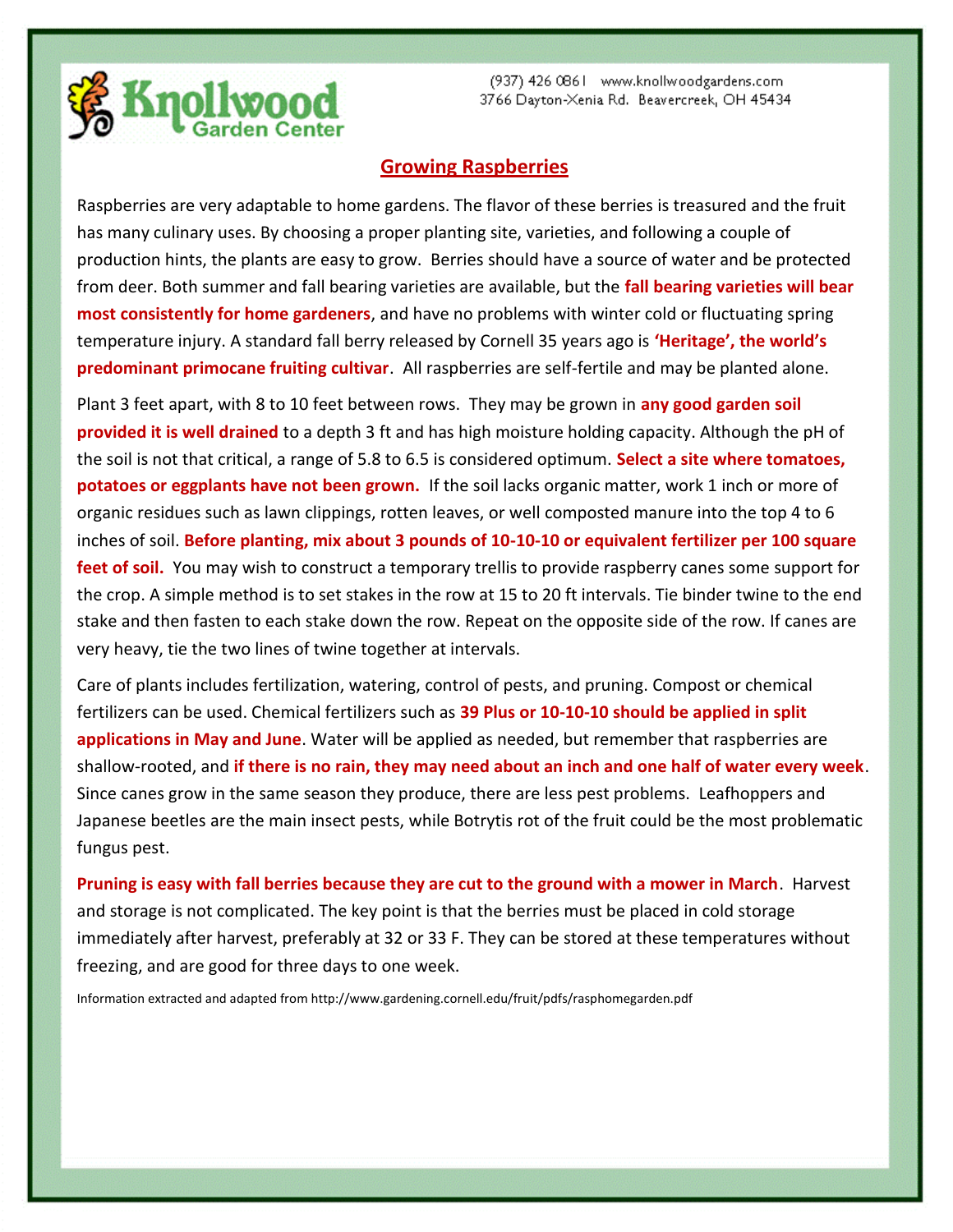

## **Growing Blueberries**

Blueberries have become very popular over the past few years due to their reported health benefits. The plants have colorful branches and fit nicely into a home landscape. Planting blueberries and waiting for a harvest takes a bit more patience than other berries since they take about eight to ten years to reach full production. They also tend to be a favorite food of birds, which means that the crop will have to be protected by netting. Finally, **the plants are acid-loving**, so they need to be placed with other acid-loving plants, or have their own space with a modified acidic soil. **pH should be adjusted to somewhere between 4.8 and 5.3 with ground or wettable sulfur**. Sphagnum peat moss can also lower pH. Ideally, the application of sulfur will be done the year before planting in the springtime so that the sulfur can react in the soil.

Blueberries thrive in **well-drained, but constantly moist soil**. Their roots need oxygen, so a swampy type of environment is not good. Of all the berry plants, blueberries are the most tolerant of slight spring frosts. We will generally choose highbush blueberries for our area. Suitable and favored highbush varieties in our area include 'Earliblue', 'Duke', 'Blueray', 'Bluecrop', 'Sierra', 'Toro', and 'Elliot'. **Two different varieties should be grown to get the best -sized fruit, but highbush blueberries do not absolutely require it**. Some tips for planting should be observed for blueberries in order to have success in growing them. Plant 4 feet apart, alternating varieties for best pollination. The soil should be shaken from the roots of container grown plants before planting and any amendments added to the planting hole should be well blended with the native soil: This is critical to prevent drying out of the plant during the growing season (a very common problem). Plants should be planted at the same level they were growing in the nursery. Soil should then be watered in so that it can pack around the roots avoiding air pockets. After planting, a layer of **mulch about four inches thick** can be placed around the plant. Don't fertilize during the first year. **Water frequently, 1 to 2 inches per week**.

The best time to **prune blueberry plants is in the early spring** so you can assess and remove winterinjured wood. They typically do not need to be pruned in the first two to three years after planting. The largest, oldest whole canes should be removed rather than just the branches on them. The ideal mature plant will have about 16 canes, with two canes eight years old. A rhythm should be reached with mature plants so that the oldest two canes will be removed annually leaving the other canes of various ages. Removing the blossoms the first one to two years to prevent fruiting will stimulate vigorous growth.

Diseases and insect problems are relatively few. **Deer and birds are probably the most threatening pests**, and fences and netting are the best protection. Berries hang in the bush after they have turned blue, and will sweeten up. This unfortunately makes them quite attractive to birds, so some folks choose to harvest at an earlier, more tart stage. Blueberries keep in the refrigerator easily for more than a week.

Information extracted and adapted from http://www.gardening.cornell.edu/fruit/pdfs/bbhomegarden.pdf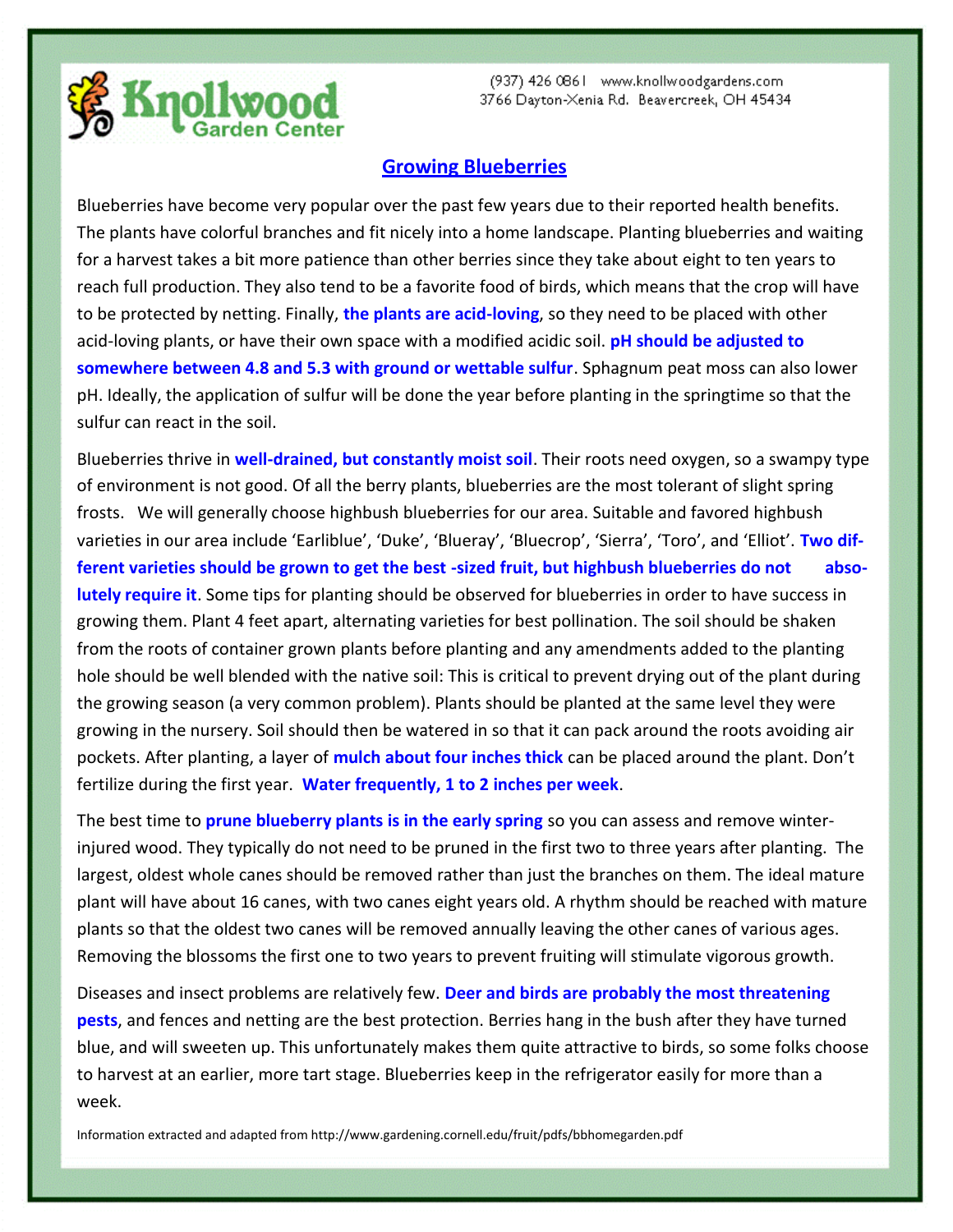

## **Growing Grapes**

Grapes are the most widely grown fruit in the world and unlike most fruit crops, grapes are native to North America. The wild grapes found by early settlers were quickly rejected because they were high in acid, low in sugar and uniquely flavored. Grape vines brought from the emigrants' native countries failed to survive the new continent. Grapes differ greatly in their tolerance to disease and insect pests and to cold winter temperatures. With proper care, grapevines can be grown in most locations.

Grapes are grouped into American, hybrid and European types. **The American Concord variety is the most widely planted grape in Ohio.** It can be eaten fresh, made into wine, and it is the basis of the grape juice industry. In addition it is cold hardy and disease resistant. Recently developed hybrid seedless grape varieties such as 'Himrod', 'Chambourcin', and 'Cayuga' can be made into juice, wine, or raisins in addition to their intended use as table grapes.

Vines should be spaced 8 feet apart in rows 8 to 10 feet apart. They need **full sun, well-drained soil, and good air circulation**: planting next to a building is not ideal. Vines are usually planted in the spring and should be watered during the first growing season. Grapes can be trained (actually tied) to many different supports. The simplest, or really the easiest, to construct and maintain is 12.5 gauge high tensile wires (two or three) stretched between posts 16 to 24 feet apart. The top wire is usually 5 feet from the ground. An arbor is a fancier support, but it makes grape growing a little more difficult.

Young vines must grow for several years before they are strong enough to support fruit. When the vines are planted they should be cut back to 2 or 3 buds. Allow several shoots to grow. The goal is to have an abundance of leaves on the vine to permit the formation of a strong root system. The second year select two sturdy canes, remove the rest and allow three to four shoots to develop about 4 feet from the ground and make sure they stay attached to the trellis. Remove flower clusters as they form. During the third year you can start regular pruning and allow some fruit to develop.

**Grapes require yearly pruning**. Un-pruned grape vines get very dense, diseases get hard to control and fruit quality declines. The more buds left at pruning, the more fruit will develop. But if too many fruits are left through the season, the fruit will be small and even worse, may not ripen. Keep new growth on the vines near the center of the vine. The crop can then be controlled by fruit thinning to no more than one cluster for each rapidly growing shoot. To have large berries and large clusters, small or imperfect flower clusters can be removed as soon as they appear.

**Grapes have few insect pests, but many diseases**. Major diseases are powdery and downy mildews, and black rot. **Concord grapes can tolerate these diseases with minimal control** but other varieties need more frequent fungicide treatment. With many grapes, **birds and raccoons need to be controlled as the grapes ripen. Netting is an excellent way of controlling birds. Interestingly, birds do not bother Concord grapes.** 

Raccoons, skunks, and opossums love grapes. It is not reasonable to assume that you could grow enough grapes to fill them. A low (6 inches from the ground) electric fence is the best control but again has additional uses.

Information extracted and adapted from http://www.gardening.cornell.edu/fruit/pdfs/bbhomegarden.pdf